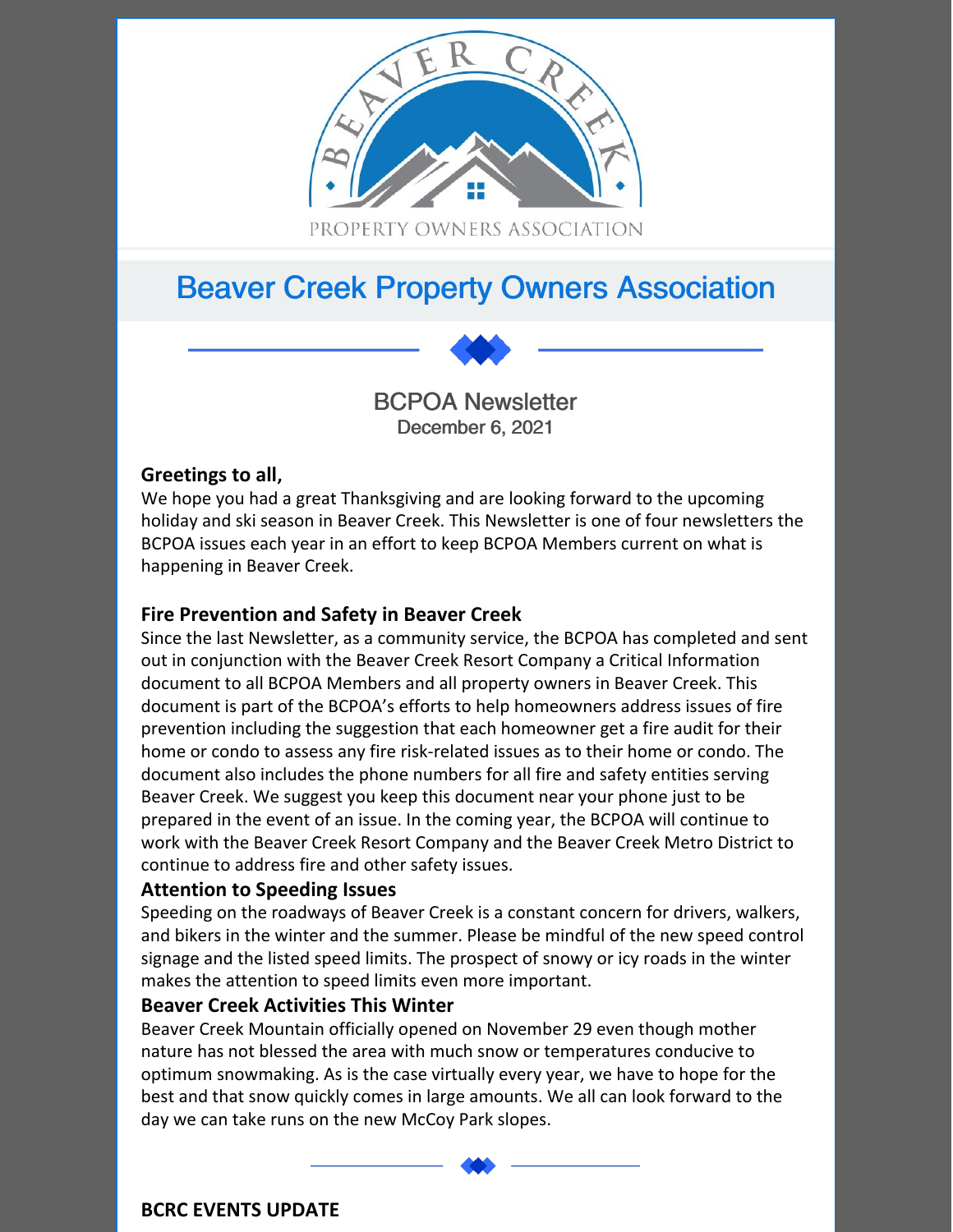# **Beaver Creek New Year's Eve Celebration 12/31/21** 4pm-10pm

Ring in 2022 at the New Year's Eve Celebration with performers and live music throughout the Village, giant screens to watch the ball drop at 10 PM local time, and fireworks illuminating the sky over Beaver Creek. Open to everyone!

#### **Beaver Creek Snowshoe Race Series 1/16, 2/20, 3/13/21**

For guests and locals alike who love to enjoy the pristine snowy terrain, the races will return with beautiful courses that vary monthly. Participants can enjoy sponsor giveaways and an after-party.

#### **Talons Challenge Presented by Helly Hansen 2/26-27, 2022**

For the first time in its twenty-year history, guests will have their option of two days that weekend to challenge themselves to complete fourteen runs with 26,226 vertical feet.

## **Winter Culinary Weekend 1/20-23, 2022**

Mingle with visiting Chefs and winemakers and enjoy the slopes in between sumptuous meals at restaurants throughout the resort. The weekend culminates in the Grand Tasting on Saturday evening.





# **Holiday shows at the VPAC - A time to make memories and start traditions**

*Variety of programming coming to Beaver Creek for three weeks starting mid-December*

## **VPAC's Holiday series**

- Dec. 17: Dallas String Quartet's Electric Christmas
- Dec. 20: Charles Dickens' A Christmas Carol
- Dec. 21: Christmas with the 5 Browns
- Dec. 27: Rhythmic Circus Holiday Shuffle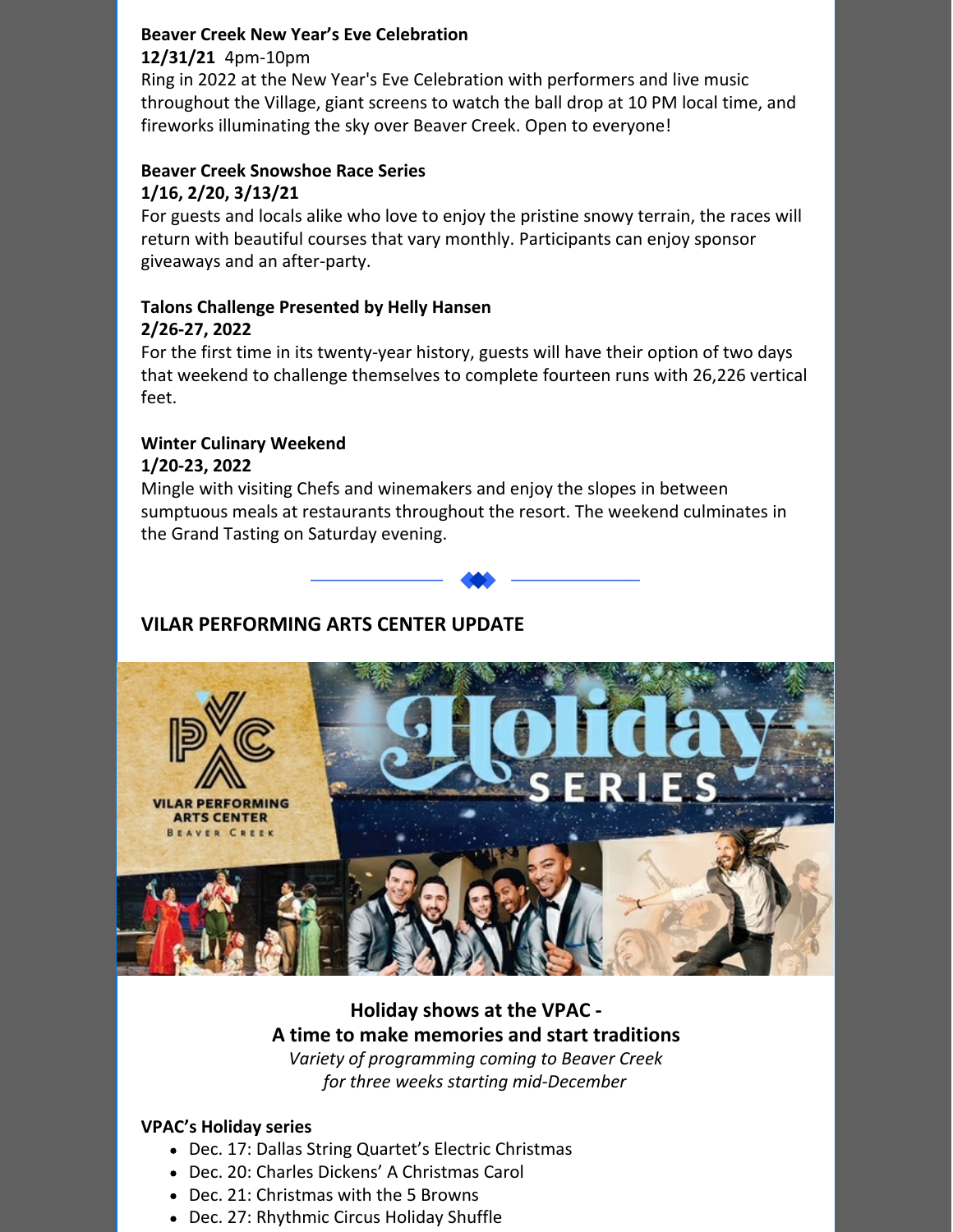- Dec. 28: Josh Turner Holidays and The Hits
- Dec. 29: The Doo Wop Project Holidays in Harmony
- Dec. 30: Justin Willman Magic For Humans In-Person (2 performances)
- Jan. 7: The Whiffenpoofs of Yale

For more information: Visit [vilarpac.org](https://vilarpac.org/).

The holidays are more than just a season at the Vilar Performing Arts Center – they're a feeling. With family programming for all to enjoy Dec. 17 to Jan. 7, that feeling is one of warmth, love, and family – all coming together to enjoy the performing arts in the world-class venue at Beaver Creek during the most magical time of the year.

The VPAC's holiday lineup includes eight shows over three weeks starting in mid-December and features classic songs of the season, magic shows, Charles Dickens' "A Christmas Carol" and more to bring families together during the holidays. The lobby is once again decorated with a 20-foot tall holiday tree, garland, and dazzling lights to bring the magic and joy of the holidays into the theater.

The 2021 Holiday series includes shows for the whole family, allowing audiences to spend time with loved ones while enjoying some uplifting and warm-hearted entertainment.

Dallas String Quartet's Electric Christmas (Dec. 17) will bring a fusion of classical and contemporary music on both traditional and electrical strings.

Charles Dickens' "A Christmas Carol" (Dec. 20) adds a new twist on an old classic. Christmas with the 5 Browns (Dec. 21) will bring on a 5-piano concert playing beloved holiday songs. Rhythmic Circus Holiday Shuffle (Dec. 27) is a perfectly un-traditional holiday experience for the entire family featuring spectacular tap dancers. Country music's beloved baritone, Josh Turner, performs Dec. 28 with one of the genre's most recognizable voices.

The Doo Wop Project – Holidays in Harmony (Dec. 29) combine classic vocal sounds with modern broadway star-power. Justin Willman – Magic For Humans In-Person (two shows, Dec. 30) will amaze, delight, and shock audiences while making people smile from ear to ear. The Whiffenpoofs of Yale (Jan. 7) celebrate a more than 100 year-old tradition of Yale's famed a cappella group.

While there's no place like home for the holidays, the VPAC looks forward to being a home away from home for locals and visiting – a really fun home with the valley's best, live entertainment. Happy holidays, from our home at the VPAC to yours.

As part of the BCPOA's ongoing support of the Beaver Creek community, it is sponsoring the following performances at the Vilar: BCPOA Selected performances: **Simon and Garfunkel Wanton Marshall's Cirque de Soleil Madagascar** We hope you will be able to attend one or more of these events.

## **BC METROPOLITAN DISTRICT UPDATE**

The BCPOA works closely with the Metro District in working to maintain and improve Beaver Creek to be a wonderful place to live, play, entertain children and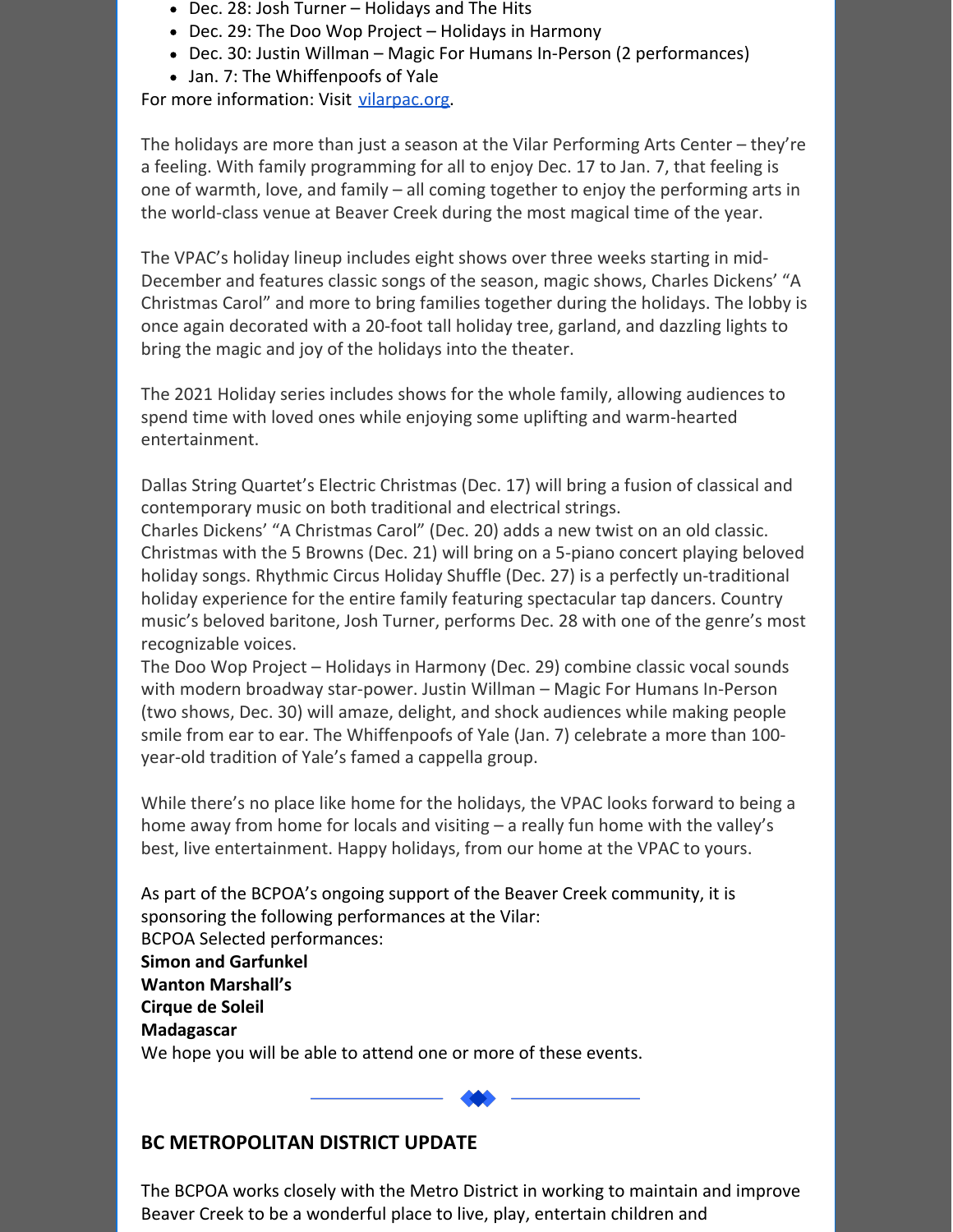grandchildren, and work.

There are a number of issues outside the normal course of business that are being actively addressed by the BCMD Board and staff. In order of importance and impact:

#### **WATER ISSUES**

The Eagle River Water & Sanitation District (District) has proposed "unification" with the Upper Eagle Regional Water Authority (Authority). The Authority comprises Beaver Creek and 5 other areas of Metro Districts/towns. Beaver Creek has one seat on the Authority Board

The Authority was formed to most efficiently manage the water rights of the Authority members for the overall good of the member communities. The Authority uses the District and its infrastructure to distribute potable water to Authority members.

The District claims the following benefits would be realized:

- Increased flexibility in water use and management for future growth
- Expanded power for taxation and condemnation

The BC Metro Board opposes the proposed Authority/District consolidation since:

- It could weaken BC's water rights in the future
- Vail and other larger jurisdictions would gain effective control of future allocations
- BC residents would have diluted voice and voting rights on water management, water usage, and associated water taxation
- Unification as envisioned reduces BC's control over how surplus water is used
- Unification has been debated for 20+ years without a compelling case being made for implementation

Our concerns are shared by several other Authority members.

BC Metro has engaged independent counsel and a communications consultant for guidance in identifying and achieving the best solution for Beaver Creek and our Authority partners.

#### VILLAGE CONNECT (aka Dial-A-Ride)

The Transportation System is managed and operated collaboratively by the Metro District and the Beaver Creek Resort Company. Vail Associates currently operates the system on a subcontract with the Metro District. Currently, there is a worrisome shortage of drivers for the winter season. Approximately 98 positions out of a goal of 131 have been filled as of November 29.

While driver shortages are a common problem throughout the region, it is particularly severe for Village Connect because the hourly wage and benefit plan offered by Vail Associates has not been competitive. An incentive plan was recently approved by VA which could be helpful.

Village Connect has moved to a 100% on-demand service this winter which is expected to use drivers and vehicles more efficiently. Nevertheless, timely service during peak demand days and dayparts will most assuredly be a challenge. Plan ahead when you and your group need to move from Point A to Point B!

#### **WILDFIRE MITIGATION**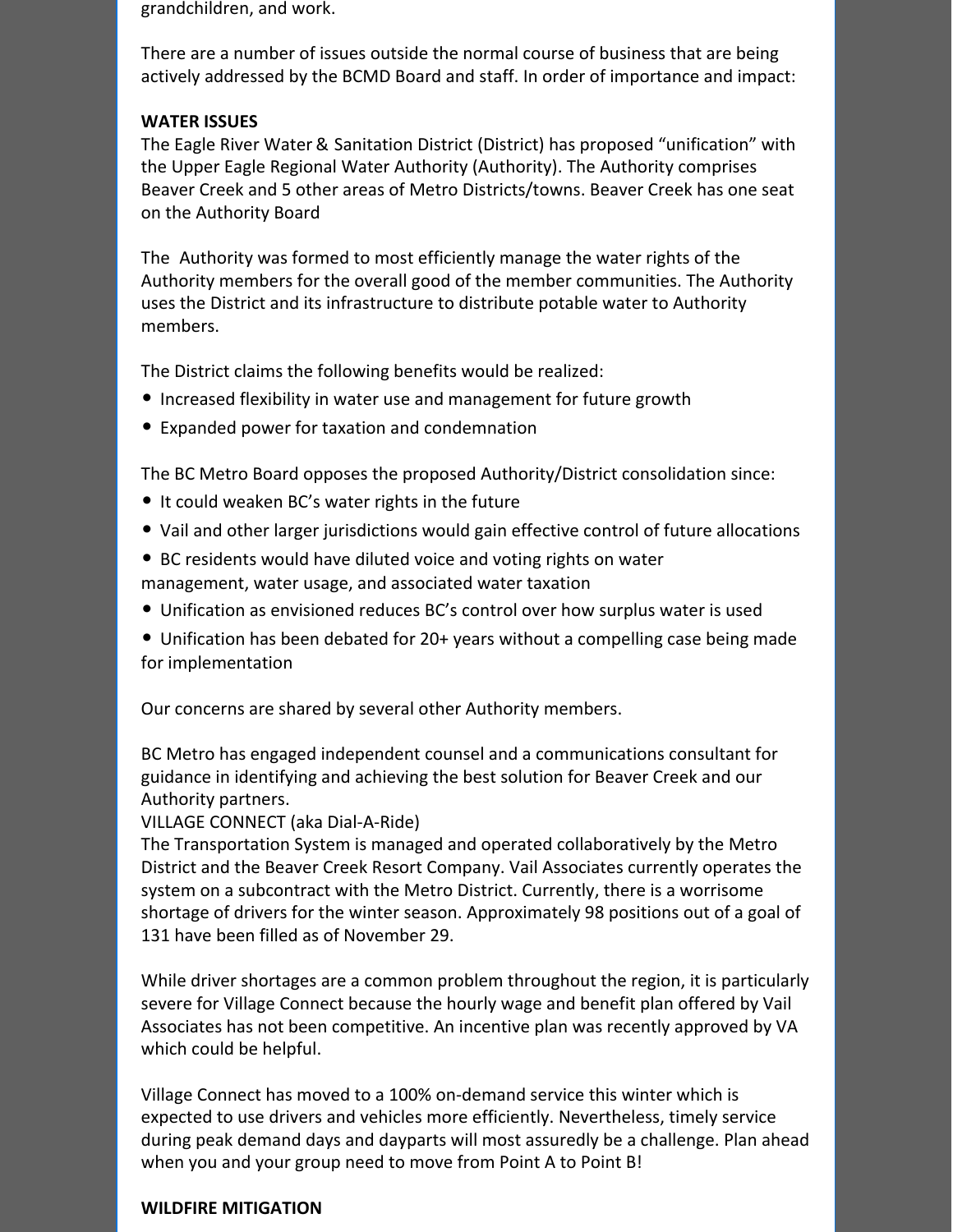The problem is real. A wildfire in Beaver Creek is not a matter of "if" but "when". We are best served by taking steps now which will limit any wildfire and minimize the ensuing damage. Removing diseased, dying, and dead trees and undergrowth and creating firebreaks where appropriate are the most effective measures.

It is highly recommended that property owners request a free fire-risk inspection from either Eagle County Fire Protection District or Eagle County Emergency Management.

Beaver Creek Public Safety is leading a coordinated mitigation effort across Beaver Creek, Bachelor Gulch, and Arrowhead, guided by the analysis and recommended mitigation priorities of Anchor Point Group Fire Management.

Within Beaver Creek, BC Metro and BC Resort Company committed \$25,000 each to begin mitigation work in 2021 and have each budgeted \$75,000 to continue this work in 2022.

## **TRAFFIC & PEDESTRIAN SAFETY**

BC Metro authorized a Beaver Creek-wide study of traffic flows and speeds by McDowell Engineering. Their principal finding was that 85% of all BC traffic traveled within posted speed limits +/- 5mph, which they judged to be highly acceptable for a community such as ours.

Further, McDowell identified a number of areas where vehicle and pedestrian safety could be improved. They made specific recommendations which included improved signage at pedestrian crossings and street intersections, clearer directional signage, and speed limit signage. Many of these recommendations have already been put in place and additional traffic "calming" measures will be implemented in Spring 2022. Monitoring traffic flows and speeds to assess the effectiveness of these steps will be ongoing with further corrective actions taken as needed.

Additionally, BC Metro and BC Resort Company have agreed to jointly fund a study of the Centennial Station Skier Drop-off area during peak usage periods to determine what improvements are possible and their financial feasibility.

#### **BUSINESS AS USUAL**

- BC Metro is fully staffed for winter. All snow plows are ready.
- In addition to regular road maintenance, upper Offerson Road and Avondale Lane will be repaved in 2022.
- BC Metro is in excellent financial condition with spending managed for efficiency and effectiveness.
- Bill Simmons, our Executive Director, continues to provide very capable day-to-day oversight of our operations.

## **BCPOA ANNUAL MEETING**

**Please join us at the 2021 BCPOA Annual Meeting on December 15 from 4-5 pm MST in the Vilar Center in the Main Hall.**

For members not in Beaver Creek, there also will be an opportunity to attend via Zoom. See the link below, or click [here.](https://us02web.zoom.us/j/87906366358?pwd=dU9aZG53TnlvTE45dzZkWWc5MnJ4UT09)

Join from a PC, Mac, iPad, iPhone, or Android device:

Please click this URL to join. [https://us02web.zoom.us/j/87906366358?](https://us02web.zoom.us/j/87906366358?pwd=dU9aZG53TnlvTE45dzZkWWc5MnJ4UT09)